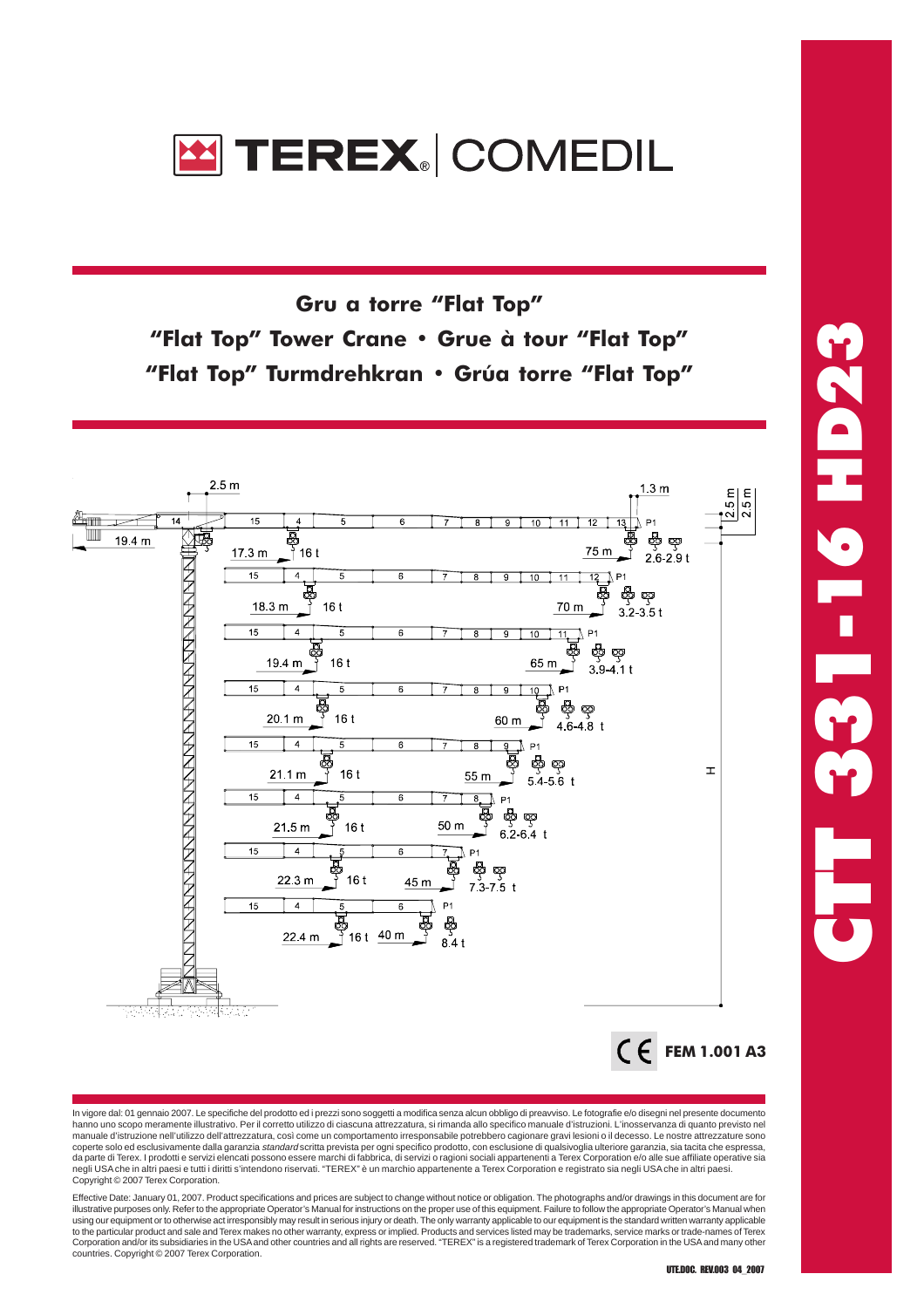



| Diagramma di portata<br><b>Load Diagram</b>                                                                      |              |                | $\mathbf \Omega$<br>$\bigcirc$ |                                                      |                |           | <b>Lastkurven</b>       | <b>Courbes de charges</b> |              |                    | $\bullet$<br>$\bf \Phi$ |              |                             |                                 | Curvas de cargas            |       |                      | Œ                      |      |
|------------------------------------------------------------------------------------------------------------------|--------------|----------------|--------------------------------|------------------------------------------------------|----------------|-----------|-------------------------|---------------------------|--------------|--------------------|-------------------------|--------------|-----------------------------|---------------------------------|-----------------------------|-------|----------------------|------------------------|------|
| CTT 331-16<br>$\bf \bm \theta$                                                                                   |              |                |                                |                                                      |                |           |                         |                           |              |                    |                         |              |                             |                                 |                             |       |                      |                        |      |
| 龠<br>தி<br>ලා<br><b>AXXA</b><br>${\mathsf m}$                                                                    | 10           | 15             | 20                             | 25                                                   | 30             | 35        | 40                      | 45                        | 50           | 52                 | 55                      | 57           | 60                          | 62                              | 65                          | 67    | 70                   | 72                     | 75   |
| 8 <sub>t</sub><br>32,1 m<br>t<br>$\sim$                                                                          | 8            | 8              | 8                              | 8                                                    | 8              | 7,24      | 6,21                    | 5,42                      | 4,78         | 4,57               | 4,27                    | 4,09         | 3,84                        | 3,69                            | 3,48                        | 3,35  | 3,17                 | 3,06                   | 2,90 |
| 31,5 m<br>8 <sub>t</sub><br>$\mathbf{L}^{\text{max}}$<br>$\mathbf{t}$                                            | 8            | 8              | 8                              | 8                                                    | 8              | 7,06      | 6                       | 5,19                      | 4,53         | 4,31               | 4,00                    | 3,82         | 3,56                        | 3,41                            | 3,19                        | 3,06  | 2,87                 | 2,76                   | 2,60 |
| $17,3 \text{ m}$<br>$16t -$<br>$\mathbf{t}$                                                                      | 16           | 16             | 13,54                          | 10,48                                                | 8,48           | 7,06      | 6                       | 5,19                      | 4,53         | 4,31               | 4,00                    | 3,82         | 3,56                        | 3,41                            | 3,19                        | 3,06  | 2,87                 | 2,76                   | 2,60 |
| 34,5 m<br>8 <sub>t</sub><br>$\mathbf{t}$                                                                         | 8            | 8              | 8                              | 8                                                    | 8              | 7,86      | 6,76                    | 5,91                      | 5,23         | 5,00               | 4,68                    | 4,48         | 4,22                        | 4,06                            | 3,83                        | 3,69  | 3,50                 |                        |      |
| $33,6$ m<br>8 <sub>t</sub><br>$\mathbf{t}$                                                                       | 8            | 8              | 8                              | 8                                                    | 8              | 7,61      | 6,50                    | 5,64                      | 4,95         | 4,71               | 4,39                    | 4,20         | 3,93                        | 3,76                            | 3,54                        | 3,40  | 3,20                 |                        |      |
| 18,3 m<br>$16t -$<br>$^{\dagger}$                                                                                | 16<br>8      | 16<br>8        | 14,46<br>8                     | 11,23<br>8                                           | 9,11<br>8      | 7,61<br>8 | 6,50                    | 5,64                      | 4,95         | 4,71               | 4,39                    | 4,20         | 3,93                        | 3,76                            | 3,54                        | 3,40  | 3,20                 |                        |      |
| 36,3 m<br>8 <sub>t</sub><br>a.<br>$^{\dagger}$<br>$35,8 \, \text{m}$<br>8 <sub>t</sub><br>$^{\dagger}$<br>$\sim$ | 8            | 8              | 8                              | 8                                                    | 8              | 8         | 7,17<br>7,03            | 6,28<br>6,12              | 5,57<br>5,40 | 5,32<br>5,15       | 4,99<br>4,81            | 4,78<br>4,60 | 4,51<br>4,31                | 4,34<br>4,14                    | 4,10<br>3,90                |       |                      |                        |      |
| $19,4 \text{ m}$<br>$16t -$<br>$^{\dagger}$                                                                      | 16           | 16             | 15,44                          | 12,03                                                | 9,79           | 8,21      | 7,03                    | 6,12                      | 5,40         | 5,15               | 4,81                    | 4,60         | 4,31                        | 4,14                            | 3,90                        |       |                      |                        |      |
| 38,1 m<br>8 <sub>t</sub><br>$^{\dagger}$<br>$\mathbf{L}^{\text{max}}$                                            | 8            | 8              | 8                              | 8                                                    | 8              | 8         | 7,59                    | 6,65                      | 5,91         | 5,65               | 5,30                    | 5,09         | 4,80                        |                                 |                             |       |                      |                        |      |
| $37,4 \text{ m}$<br>8 <sub>t</sub><br>$\mathbf{t}$<br>$\sim$                                                     | 8            | 8              | 8                              | 8                                                    | 8              | 8         | 7,41                    | 6,47                      | 5,72         | 5,46               | 5,11                    | 4,89         | 4,60                        |                                 |                             |       |                      |                        |      |
| 20,1 m<br>$16t -$<br>$^{\dagger}$                                                                                | 16           | 16             | 16                             | 12,59                                                | 10,27          | 8,63      | 7,41                    | 6,47                      | 5,72         | 5,46               | 5,11                    | 4,89         | 4,60                        |                                 |                             |       |                      |                        |      |
| 40 m<br>8 <sub>t</sub><br>$\mathbf{L}$<br>$\mathbf{t}$                                                           | 8            | 8              | 8                              | 8                                                    | 8              | 8         | 8                       | 7,02                      | 6,24         | 5,97               | 5,60                    |              |                             |                                 |                             |       |                      |                        |      |
| 39,2 m<br>8 <sub>t</sub><br>$\mathbf{t}$                                                                         | 8            | 8              | 8                              | 8                                                    | 8              | 8         | 7,82                    | 6,83                      | 6,04         | 5,77               | 5,40                    |              |                             |                                 |                             |       |                      |                        |      |
| $16t - 21,1 m$<br>$\mathsf{t}$                                                                                   | 16           | 16             | 16                             | 13,24                                                | 10,81          | 9,10      | 7,82                    | 6,83                      | 6,04         | 5,77               | 5,40                    |              |                             |                                 |                             |       |                      |                        |      |
| 40,9 m<br>8 <sub>t</sub><br>$\mathbf{r}$<br>$\mathbf{t}$                                                         | 8            | 8              | 8                              | 8                                                    | 8              | 8         | 8                       | 7,20                      | 6,40         |                    |                         |              |                             |                                 |                             |       |                      |                        |      |
| 40,1 m<br>8 <sub>t</sub><br>$\mathbf{L}^{\text{max}}$<br>$^{\dagger}$                                            | 8            | 8              | 8                              | 8                                                    | 8              | 8         | 8                       | $\overline{7}$            | 6,20         |                    |                         |              |                             |                                 |                             |       |                      |                        |      |
| $16t - 21,5m$<br>$\mathbf{t}$<br>42,5 m<br>8 <sub>t</sub><br>$\mathcal{L}^{\mathcal{L}}$<br>$^{\dagger}$         | 16<br>8      | 16<br>8        | 16<br>8                        | 13,57<br>8                                           | 11,08<br>8     | 9,32<br>8 | 8,02<br>8               | $\overline{I}$<br>7,50    | 6,20         |                    |                         |              |                             |                                 |                             |       |                      |                        |      |
| $-41,5$ m<br>8 <sub>t</sub><br>$\mathbf{t}$                                                                      | 8            | 8              | 8                              | 8                                                    | 8              | 8         | 8                       | 7,30                      |              |                    |                         |              |                             |                                 |                             |       |                      |                        |      |
| 22,3 m<br>$16t -$<br>$^{\dagger}$                                                                                | 16           | 16             | 16                             | 14,10                                                | 11,53          | 9,70      | 8,35                    | 7,30                      |              |                    |                         |              |                             |                                 |                             |       |                      |                        |      |
| 40 m<br>8 <sub>t</sub><br>$\mathbb{Z}^{\mathbb{Z}}$<br>t                                                         | 8            | 8              | 8                              | 8                                                    | 8              | 8         | 8                       |                           |              |                    |                         |              |                             |                                 |                             |       |                      |                        |      |
| 40 m<br>8 <sub>t</sub><br>t<br>$\blacksquare$                                                                    | 8            | 8              | 8                              | 8                                                    | 8              | 8         | 8                       |                           |              |                    |                         |              |                             |                                 |                             |       |                      |                        |      |
| $16t -$<br>22,4 m<br>t                                                                                           | 16           | 16             | 16                             | 14,19                                                | 11,60          | 9,76      | 8,40                    |                           |              |                    |                         |              |                             |                                 |                             |       |                      |                        |      |
| Altre installazioni                                                                                              |              |                |                                | <b>Autres implantations</b>                          |                |           |                         |                           | ß            |                    |                         |              | <b>Otras implantaciones</b> |                                 |                             |       | п                    |                        |      |
| <b>Other configurations</b>                                                                                      |              | $\bigoplus$    |                                | Aufstellmöglichkeiten                                |                |           |                         |                           | $\bf \Phi$   |                    |                         |              |                             |                                 |                             |       |                      |                        |      |
|                                                                                                                  |              |                |                                |                                                      |                |           |                         |                           | 燎            |                    |                         |              |                             |                                 |                             |       |                      |                        |      |
|                                                                                                                  |              |                |                                |                                                      |                |           |                         |                           |              | $\circ$            |                         |              |                             |                                 |                             |       |                      |                        |      |
| H                                                                                                                |              |                | Gru climbing                   |                                                      |                |           | $\bullet$               |                           |              | <b>Service</b>     |                         |              |                             | Gru ancorata                    |                             |       |                      | $\bullet$              |      |
| O                                                                                                                |              |                |                                | Bottom climbing crane<br>Télescopage sur dalles      |                |           | $\bf \Phi$<br>$\bullet$ |                           |              |                    |                         |              |                             | Grue ancrée                     | Crane tied to the structure |       |                      | $\bullet$<br>❶         |      |
|                                                                                                                  |              |                |                                | Kletterkran im Gebäude<br>Telescopage grúa trepadora |                |           | $\bf{O}$<br>❶           |                           |              | $\pmb{\mathrm{m}}$ | Ŧ                       |              |                             | Geankerter Kran<br>Grúa anclada |                             |       |                      | $\bullet$<br>$\bullet$ |      |
| ⋖                                                                                                                |              |                |                                |                                                      |                |           |                         |                           |              | <b>Northern</b>    |                         |              |                             |                                 |                             |       |                      |                        |      |
|                                                                                                                  |              |                |                                |                                                      |                |           |                         |                           |              |                    |                         |              |                             |                                 |                             |       |                      |                        |      |
|                                                                                                                  |              |                |                                | HD 23 22.6                                           |                |           |                         |                           |              | ⋖                  |                         |              |                             |                                 | HD 23 R <sub>2</sub>        |       | HD 23 R <sub>3</sub> |                        |      |
| $\mathbf{A}_{\text{min}}$                                                                                        |              | $\overline{2}$ |                                | [ <sub>m</sub> ]<br>$\overline{\mathbf{c}}$          | $\overline{2}$ |           | $\overline{\mathbf{c}}$ |                           | um           |                    |                         |              | ${\bf A}_{\rm min/max}$     |                                 | 36/60                       | [m]   | 36/78                |                        |      |
| $\mathbf{C}_{\min}$                                                                                              |              | 10             |                                | 12                                                   | 14             |           | 16                      |                           |              |                    |                         |              | $B_{\text{min}/\text{max}}$ |                                 |                             | 24/42 |                      |                        |      |
| $H_{_{\rm max}}$                                                                                                 |              | 36             |                                | 44                                                   | 50             |           | 56                      |                           |              |                    |                         |              | $Q_{\text{max}}$            |                                 |                             | 48    |                      |                        |      |
|                                                                                                                  | 2.95<br>2.42 |                |                                |                                                      |                |           |                         |                           |              |                    |                         |              | $\bullet$                   |                                 |                             |       |                      |                        |      |
|                                                                                                                  |              |                |                                |                                                      |                |           |                         |                           |              |                    |                         |              |                             |                                 |                             |       |                      |                        |      |

 $\overline{\mathbf{C}}$ 

 $\overline{\bullet}$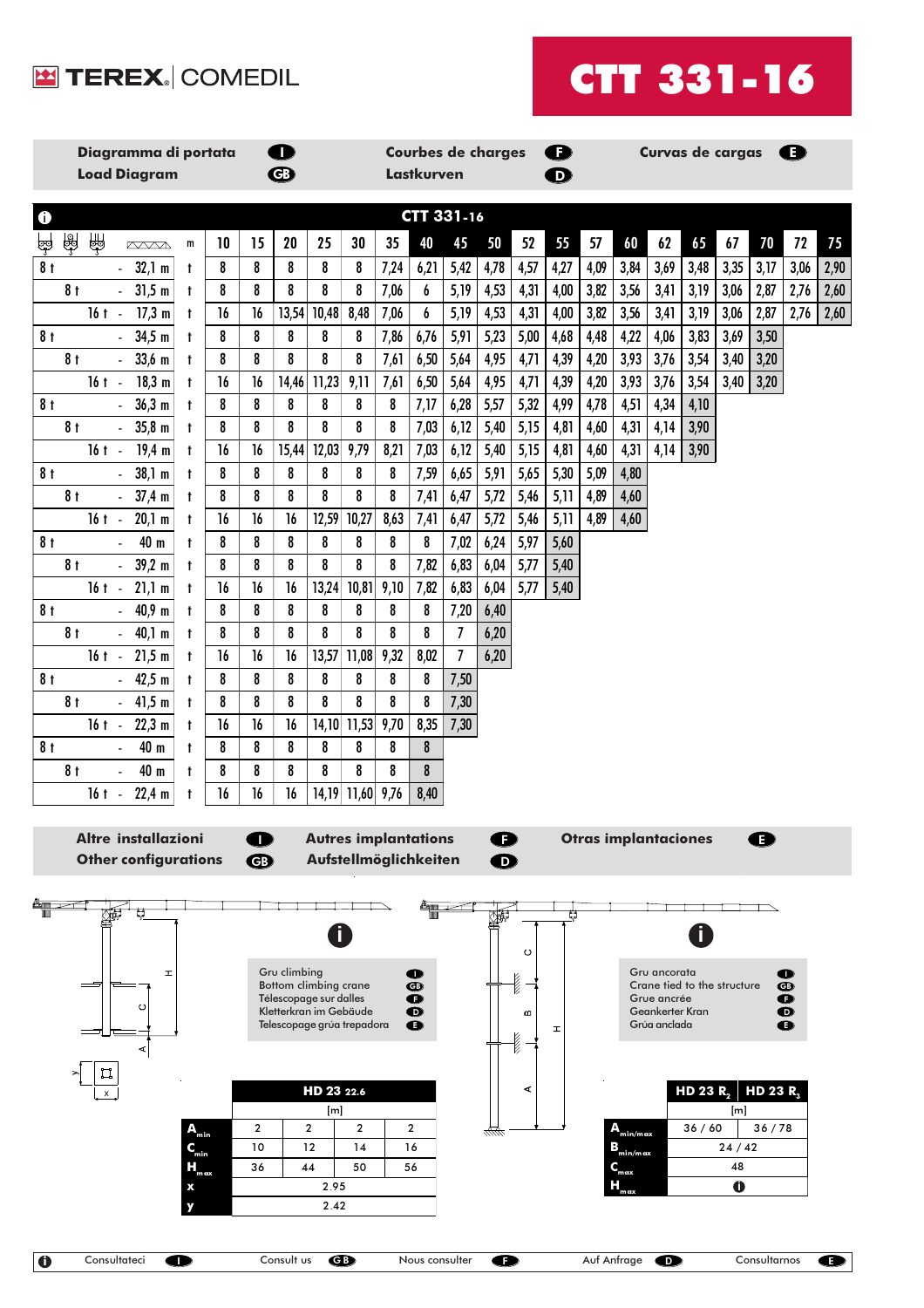